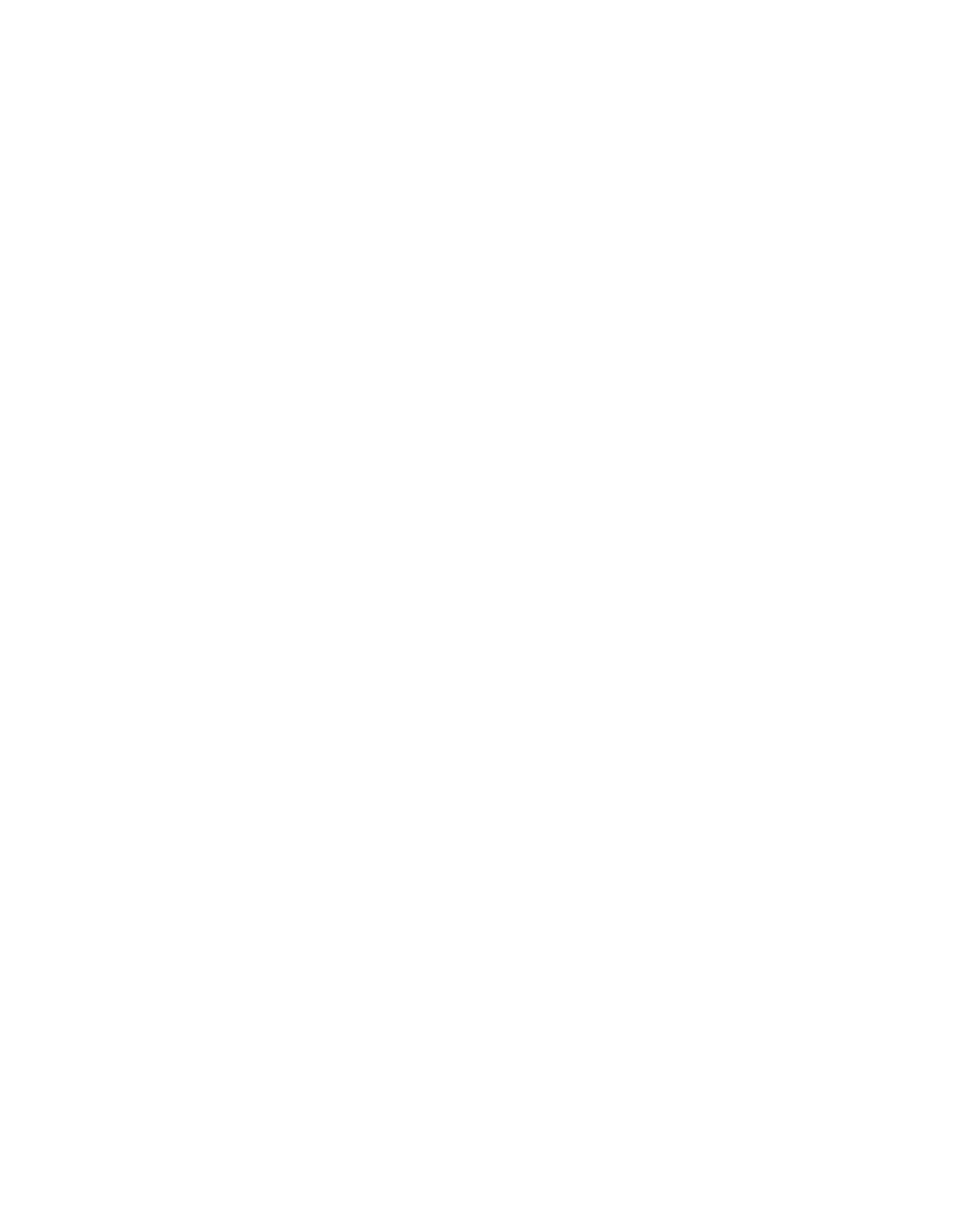7. Under Pending CE on the My Activities page, click on the course Evaluation and complete it. You will be returned to the My Activities page. Note—the posttest will be unavailable until after the evaluation is complete.



8. Under Pending CE, the evaluation will be marked as complete. Click on the posttest and complete it. If you don't pass the posttest, you will only have one more opportunity to retake it.